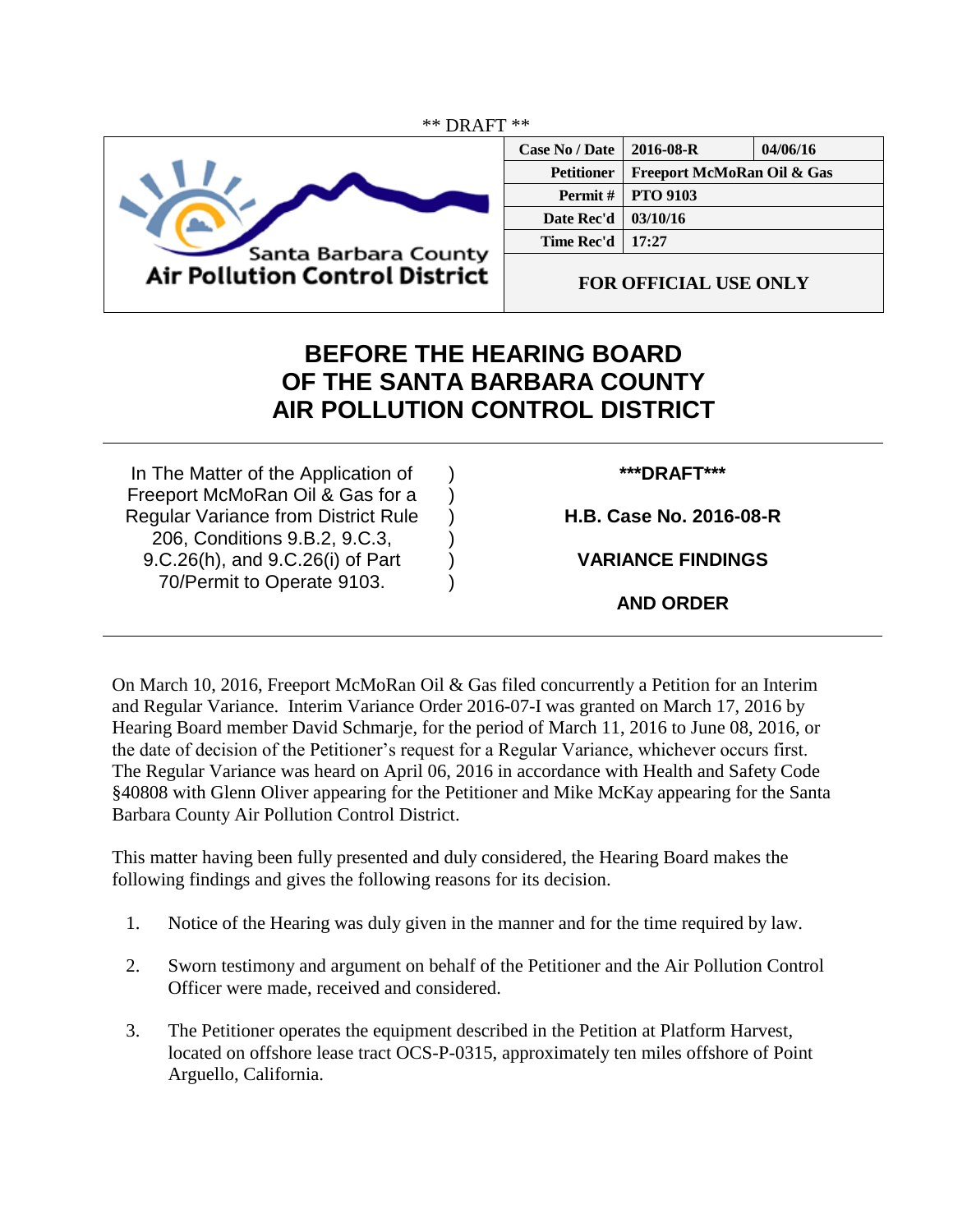| SANTA BARBARA COUNTY APCD           | CASE: 2016-08-R |
|-------------------------------------|-----------------|
| <b>HEARING BOARD VARIANCE ORDER</b> | DATE: 04/06/16  |

- 4. Freeport McMoRan Oil & Gas (FMOG) is the holder of Permit to Operate 9103-R4. This permit authorizes the operation of the equipment and processes located on Platform Harvest (Harvest), which is part of the Point Arguello Project Stationary Source.
- 5. As a result of the Plains All American Pipeline (AAPL) Line 901 failure on May 19, 2015, and subsequent shutdown of Line 903, FMOG has experienced facility impacts. Due to these impacts, Harvest is temporarily ceasing operations. Preservation plans for Harvest are in progress and the facility is being placed in a standby and suspended status with operating staff reduced to a minimum safe level; at times this may be an un-manned condition. Although it is unclear when the restart of the Petitioners facility may occur, it is anticipated that all of the equipment will eventually be operated again.
- 6. There will be excess emissions related to the granting of this variance from the flaring of well casing gas. Harvest will likely exceed the quarterly planned flaring limit of 2.77MMscf as well as the quarterly average H2S concentration for planned flaring. The Petitioner has requested variance relief from these emission limits in order to allow safe preparation for a potential long term shutdown.
- 7. Without variance coverage, the Petitioner would be in violation of District Rule 206, Conditions 9.B.2, 9.C.3, 9.C.26(h), and 9.C.26(i) of Part 70/Permit to Operate 9103.
- 8. Due to conditions beyond the reasonable control of the Petitioner, compliance would result in an arbitrary or unreasonable taking of property as the pipeline closure is outside of the Petitioner's control.
- 9. Closing or taking would be without a corresponding benefit in reducing air contaminants as all emissions resulting from the granting of this Variance are directly related to the potential long term shutdown of the facility.
- 10. The Petitioner has curtailed operations in that the entire facility is shut in and will continue to remain shut in until a compliant method of oil shipment is established.
- 11. The excess emissions related to the granting of this variance shall be minimized to the maximum extent feasible while preparing the facility for a potential long term shutdown.
- 12. The Petitioner will monitor the dates, hours, and all emissions, if any, related to the granting of this Variance.
- 13. A nuisance as defined in District Rule 303 is not expected to occur as a result of this variance and continued operation is not likely to create an immediate threat or hazard to public health or safety.
- 14. The District staff supports the Petition as conditioned below.